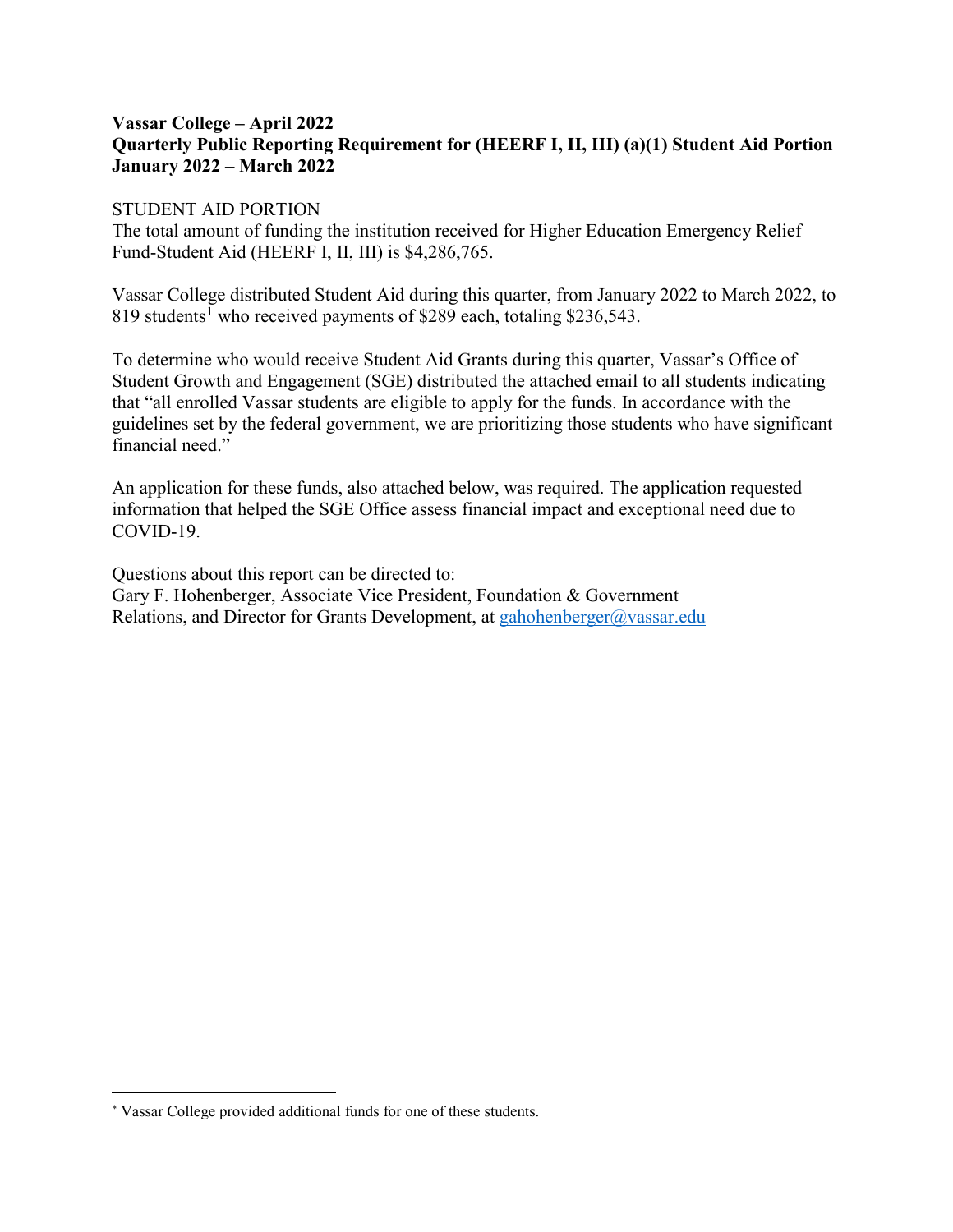---------- Forwarded message --------- From: **Dean of Student Growth & Engagement** [<deanofsge@vassar.edu>](mailto:deanofsge@vassar.edu) Date: Mon, Dec 20, 2021 Subject: CARES Cash Grant Application To: [<students@vassar.edu>](mailto:students@vassar.edu)

Dear Students:

I am writing to let you know that you will have another opportunity to receive the CARES grant, if needed. The Higher Education Emergency Relief Fund provides direct grants to students. The individual cash grant amount to each student will be based on the number of applications received and the funds available. **Please submit [your application](https://docs.google.com/forms/d/e/1FAIpQLScTt5gk92hZXWF0oKd9WGA-ca4HJu5f2WDH-Z8jURAUP1VQYw/viewform?usp=sf_link) by Monday, January 3, 2022 at 5pm ET**. *You may only access this form via your Vassar email.*

All enrolled Vassar students are eligible to apply for the funds. In accordance with the guidelines set by the federal government, we are prioritizing those students who have significant financial need. If you do NOT need a CARES grant and would like to leave it in the pool of funds that will be distributed to other students in need, please do NOT fill out the google form application.

Again, **[the application](https://docs.google.com/forms/d/e/1FAIpQLScTt5gk92hZXWF0oKd9WGA-ca4HJu5f2WDH-Z8jURAUP1VQYw/viewform?usp=sf_link) is due by Monday, January 3, 2022**, and can *only be accessed using your Vassar email*. We expect to send cash grants to students in mid-January, and so, this deadline will remain fixed.

We expect this grant will be of some assistance during these challenging moments. Let us remain hopeful for better days to come.

Happy Break!

Be well, Dean Wendy

**Wendy Maragh Taylor**

Associate Dean of the College Student Growth and Engagement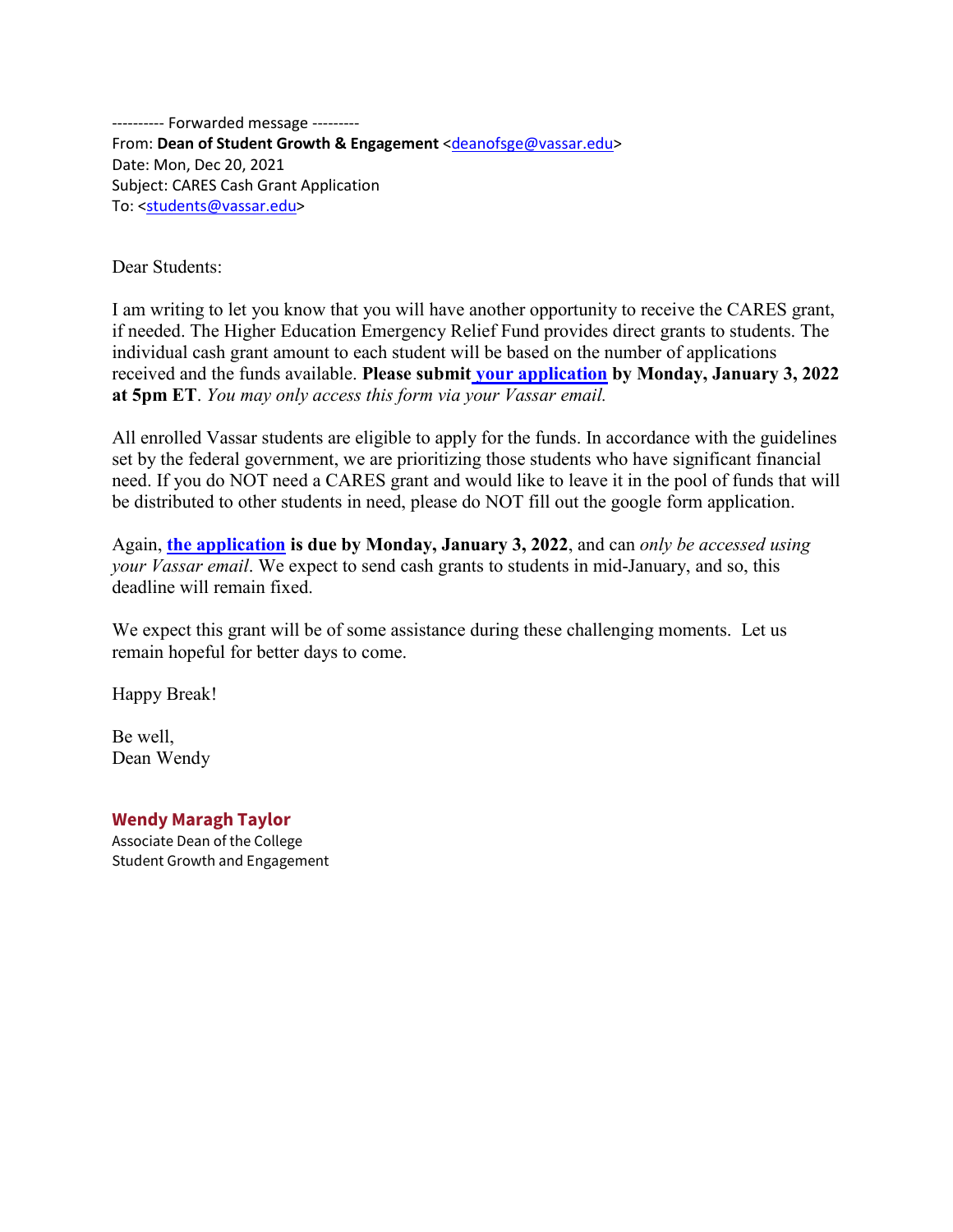# **CARES (R 4) Act Student Emergency Aid Grant** Application - Student Assistance Due to COVID-19. Due by Monday, January 3, 2022 at 5pm ET.

The Higher Education Emergency Relief Fund provides direct emergency cash grants to students. The individual cash grant amount to each student will be based on the number of applications received and the funds available. Please submit your application by Monday, January 3, 2022 at 5pm ET. This is a firm deadline. We expect to send cash grants to students by mid-January.

Please note: If you do NOT need a CARES grant and would like to leave it in the pool of funds that will be distributed to other students who are in need, do NOT fill out this application. Thank you.

\*We would also invite you reach out to Student Financial Services (SFS) about the opportunity to receive a financial aid adjustment due to a recent unemployment of a family member or other COVID related circumstances that may be impacting your financial situation.

The respondent's email (**null**) was recorded on submission of this form. \* Required

#### 1. Email  $*$

2. First name: \*

3. Last name: \*

Phone number (with area code): \* 4.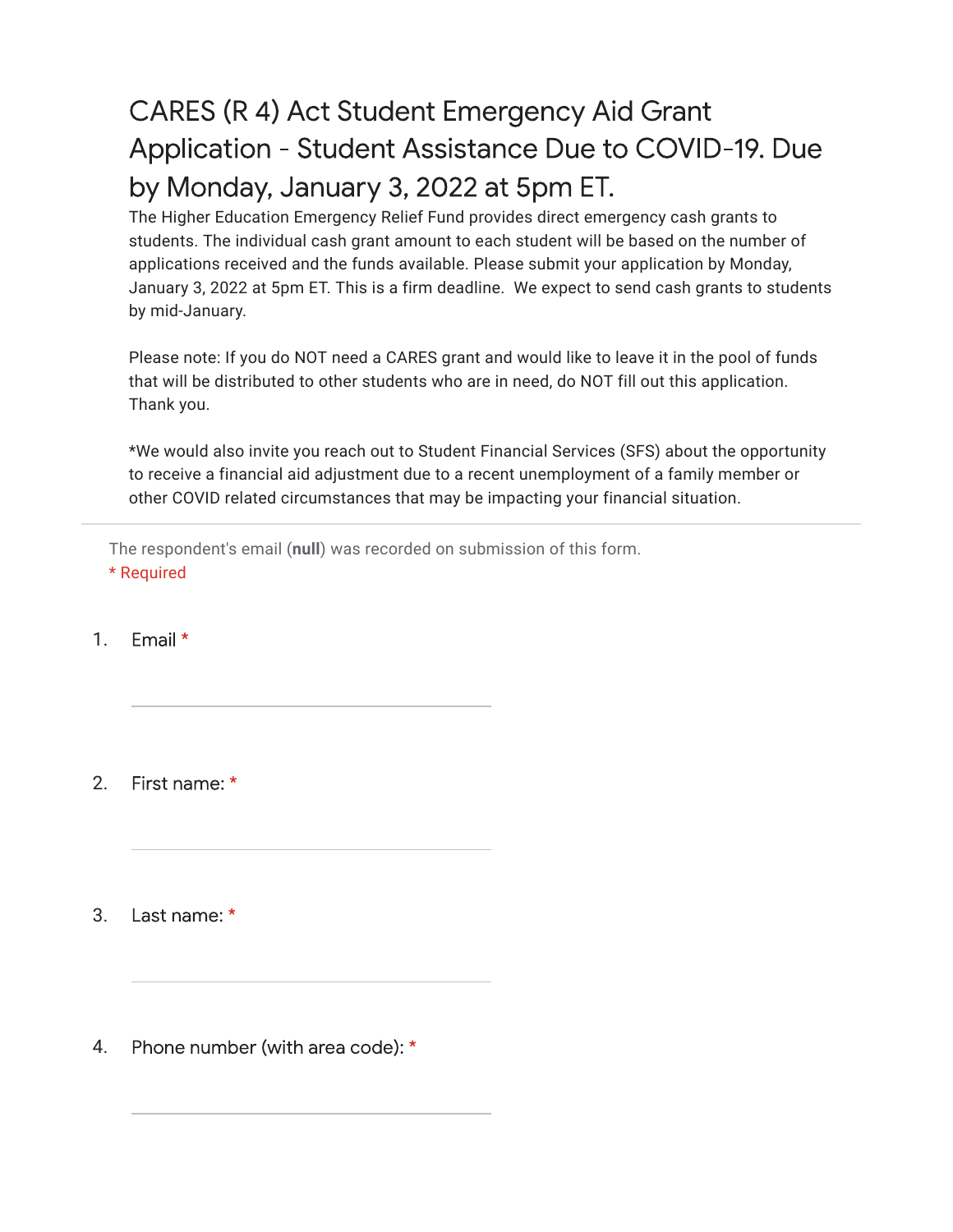| 6. | Class Year * |  |
|----|--------------|--|
|    |              |  |

*Mark only one oval.*

| 2022 |
|------|
| 2023 |
| 2024 |
| 2025 |

How have you been impacted financially by COVID-19? Please check as many as 7. apply. \*

*Check all that apply.*

| Housing                                           |
|---------------------------------------------------|
| Food                                              |
| Healthcare                                        |
| Relocation                                        |
| Technology                                        |
| Other (Expenses that do not fit any of the above) |

Please briefly elaborate on your response to previous question so we are better able 8.to assess how you have been financially impacted and your exceptional need due to COVID-19. \*